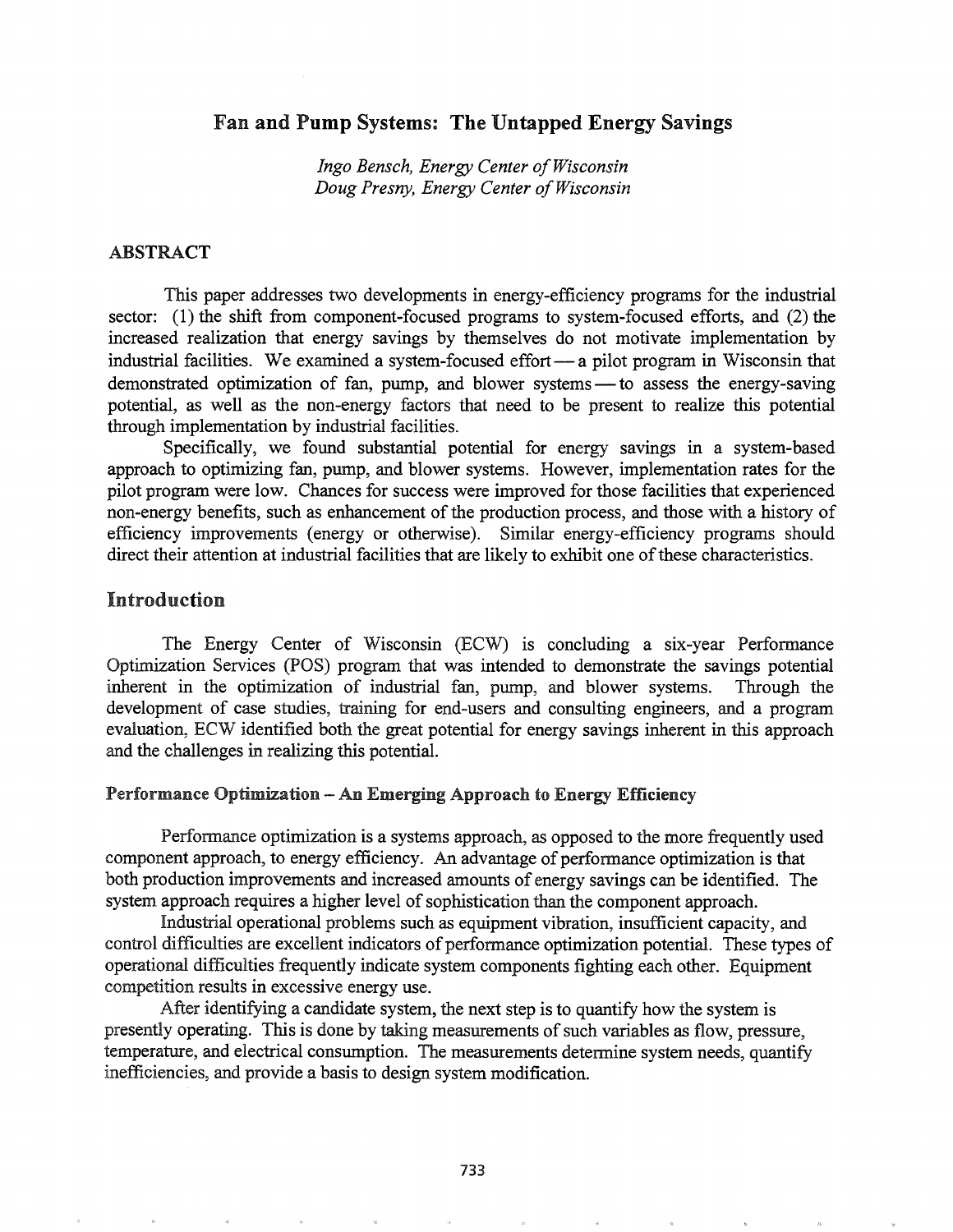The first mission of facility staff is to make the equipment work. Inefficiencies occur due to sizing for a future expected load, changes in production volumes, or mismatched equipment installed during a breakdown. Solutions typically include improving control techniques, adjusting machine output, and removing system bottlenecks. For example, an oversized fan might be controlled to meet current production needs by the use of an outlet damper, but slowing down the fan and opening the damper could increase system efficiency.

### Trend toward Performance Optimization among Energy Efficiency Efforts

System optimization has become an increasingly common strategy for energy efficiency programs that target the industrial sector. Several recent initiatives sponsored by the U.S. Department of Energy and other organizations emphasize the systems-approach. Examples of these programs include the national "challenge" programs and the emergence of building commissioning.

## Barriers to Energy Efficiency Projects in the Industrial Sector

One common obstacle facing these industrial-sector programs is the difficulty in moving from the identification of energy-saving opportunities to implementation by industrial facilities. The experiences of past demand-side management efforts by utilities throughout North America suggests that it takes more than just energy savings resulting in low payback periods to convince industrial facilities to implement energy-saving opportunities. Past research and analysis suggests that several other factors influence industrial decisions, including:

- the need for non-energy benefits, such as improved product quality, greater reliability, increased productivity, reduced maintenance, or facilitation of longtenn environmental compliance (Seratt, Way & Peters, 1994; Kyricopoulos, Faruqui & Wikler, 1994);
- the minimization of risk, especially to the production process (Kyricopoulos, Faruqui & Wikler, 1994; Warfel, 1998);
- the availability of funds for improvements generally and for the specific energysaving measure specifically (i.e., compared to alternative investments that may offer higher potential returns) (Kyricopoulos, Faruqui & Wikler, 1994; Warfel, 1998); and
- the existence of an internal "project champion" to see the energy-saving improvement through the internal decision-making process (Seratt, Way & Peters, 1994; Warfel, 1998).

The POS program attempted to address some of these factors by using a prescreening process to identify facilities with desired technical and financial characteristics. We considered the remaining factors in our analysis of the program.

# A Performance Optimization Pilot in Wisconsin

Efforts to apply systems optimization in Wisconsin originated in 1994 with Wisconsin Demand-Side Demonstration's POS pilot program, which was modeled for Wisconsin based on a similar program offered by Ontario Hydro. The program was transferred to the Wisconsin Center for Demand-Side Research (WCDSR) at the close of 1994 and ultimately became a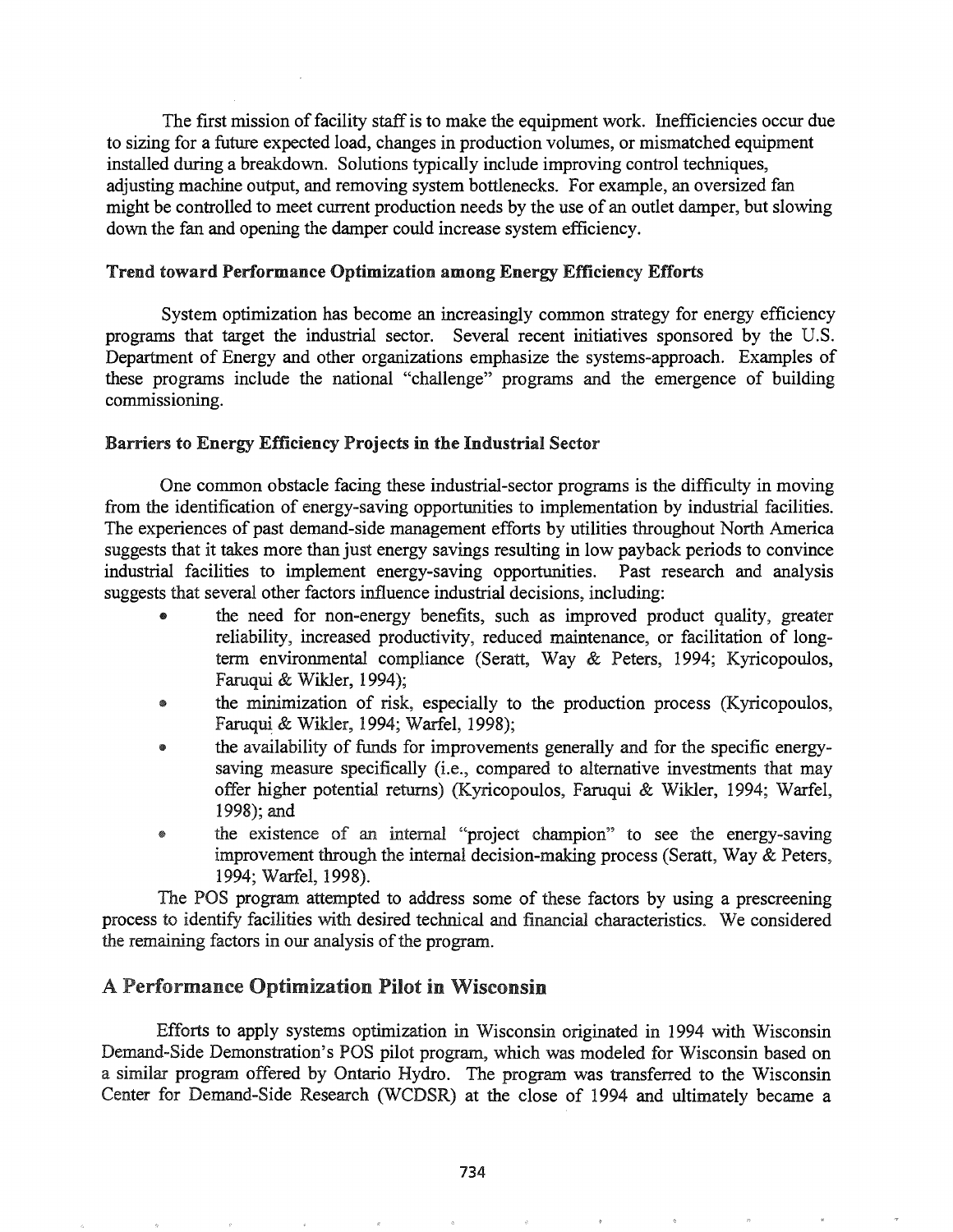project within the Energy Center of Wisconsin when WCDSR merged with ECW (Kallock, Cooney & Sabo 1995).

This analysis of the program relies primarily on the efforts, results, and experiences since ECW took over the program on January 1, 1996. The POS pilot program consisted of three components: case studies, training, and evaluation. Together, these efforts have been an attempt to create awareness of system optimization in Wisconsin, to develop a statewide market for performance optimization services, and to learn from our efforts.

### Case Study Development

The program's largest effort consisted of the development of case study sites to demonstrate the application of the performance optimization approach and to document costs and energy savings. Together with Wisconsin's major utilities and some smaller municipal utilities and cooperatives, ECW marketed its POS program to industrial facilities statewide. This part of the program consisted of the following steps:

- identification of potential case study sites by ECW and participating utilities (based on a set of qualifying criteria and pre-screening of each facility);
- e contact with the facilities by ECW and/or local utility to gauge their level of interest and to offer a free performance optimization site evaluation;
- a free site evaluation by an expert POS consultant to identify opportunities;
- @ a detailed feasibility study conducted by the POS consultant at the facility's expense (often with co-funding by the local utility and/or ECW);
- implementation at the facility's initiative (often with conservation incentives from the local utility); and
- documentation of costs and benefits of the performance optimizing projects.

## Training

While efforts to develop case study sites have been completed, ECW continues to hold workshops throughout the state for both consulting engineers and end-users. These workshops are designed to create an awareness of the systems-approach to analyzing or changing fan, pump, and blower systems, and to help develop a market for POS consulting services. As of January 31, 1999, ECW had held 10 workshops with a total attendance of over 400 engineers, end-users, and utility staff.

#### Program Evaluation

Two program evaluations provide insight to the potential viability of this kind of systems-based program to promote energy efficiency in the industrial sector in Wisconsin. Hagler Bailly Consulting, Inc., conducted a mid-project assessment in 1995 when the Wisconsin Center for Demand Side Research ran the program. The evaluation found that performance optimization potential existed at most sites visited by the program staff and consultants, but decision-making criteria at participating facilities proved to be a hurdle for implementation of recommended improvements. In particular, industrial customers were found to be more concerned about short-term production goals and dovvntime than the potential long-term benefits of perfonnance optimization. Other barriers to the performance optimization approach included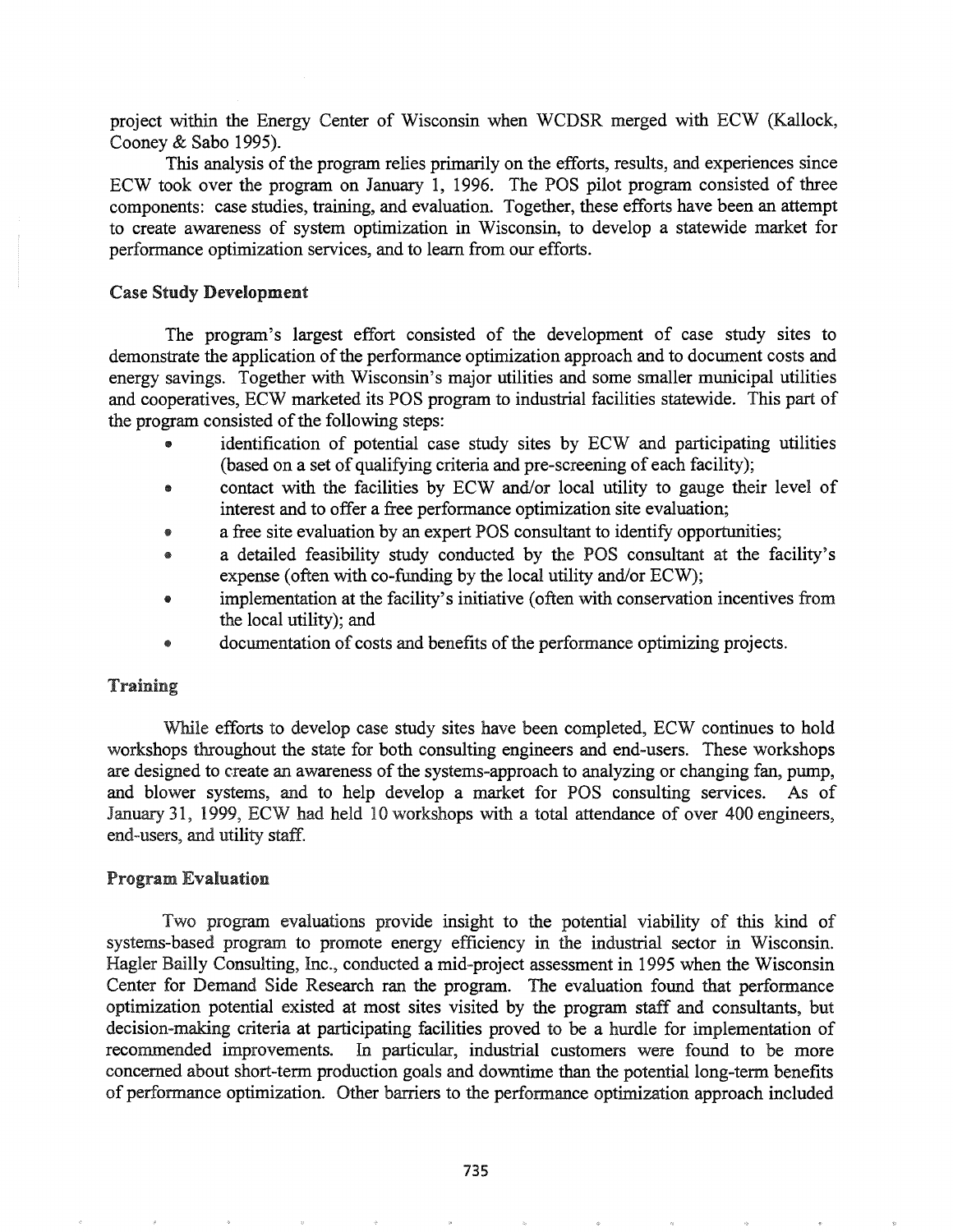the costs of the feasibility study and project implementation; the team-approach to industrial decision-making, which requires several people to be convinced of the benefits of a performance optimizing project; and the reluctance of some consulting engineers to become involved in a feasibility study that might not result in any additional work, such as project implementation (Kallock, Cooney & Sabo 1995).

ECW initiated a second, end-of-project evaluation toward the end of 1998. The purpose of this evaluation was to:

- document the outcome of the POS demonstration program;
- .. determine the reasons for facilities' participation and implementation of improvements, or the lack thereof; and
- determine the effect of the demonstration on the development of a market for performance optimization consulting.

This evaluation is currently in progress. Results should be available in June 1999.

# Moving from Savings Potential to Savings Realization

Identifying energy-saving opportunities through optimization of industrial systems was comparatively easy; realizing these opportunities proved to be much more difficult. As others have concluded previously, demonstrating energy savings and/or low payback periods is not enough. ECW's experience suggests some additional factors that are needed to realize the potential energy savings inherent in performance optimization.

### Savings Potential Identified

Preliminary results of ECW's end-of-project evaluation suggest that 36 site evaluations identified energy saving opportunities exceeding a total of 10 megawatts, resulting in potential annual energy savings of \$3 million at an implementation cost of approximately \$5 million in out-of-pocket expenses. The costs per kilowatt of potential savings ranged from \$63 to \$840 with an average of \$442. Participating industry types ranged from a brewery to a die casting facility; but paper mills, water treatment plants, and foundries were relatively common.

The median energy saving potentials was 132 kilowatts based typically on the replacement of, or adjustments to, one to three fans. Implementation costs were typically estimated to be \$59,000 and would be offset in less than two years by annual energy savings of \$38,000. However, the size, costs, and savings opportunities of projects varied greatly. The smallest project would have cost an estimated \$2,500 (implementation cost) and produced savings of 40 kilowatts and \$13,800 in annual energy costs. The largest project would have cost an estimated \$1.9 million and produced savings of  $3,840$  kilowatts and \$1.3 million in annual energy costs. Figure 1 shows the distribution of identified projects by power savings. [Note: Potential power savings were not quantified for 2 of the 36 facilities that received site evaluations; the figure below excludes these two facilities.]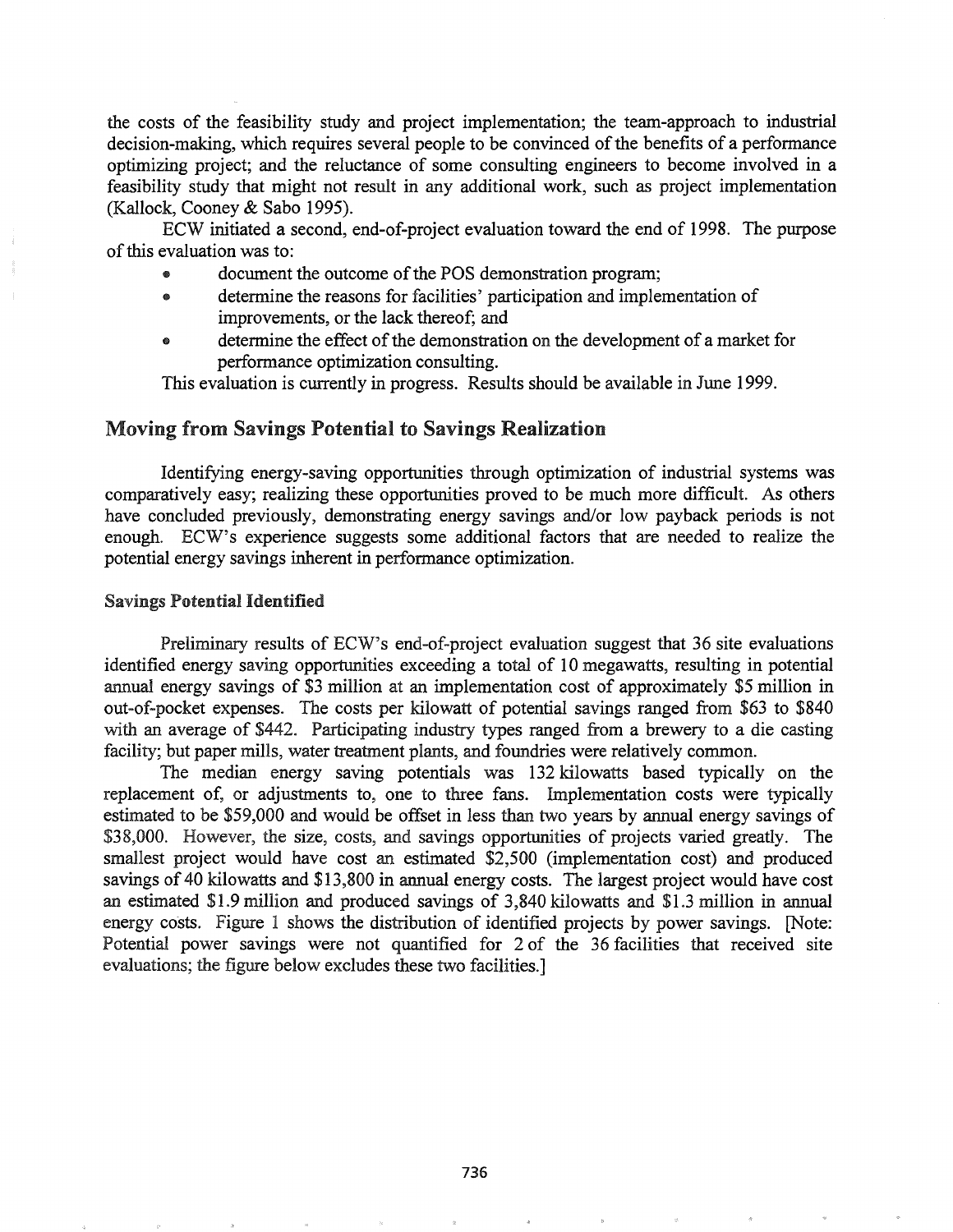#### Figure 1: Power Savings Identified



Because savings potentials are based only on a site evaluation, we compared savings estimates from the site evaluations to those identified in more detailed feasibility studies, where comparable data were available. We found that the initial estimates developed during the site evaluations were slightly conservative, underestimating the power savings identified in the feasibility studies by 6 percent and the financial savings by 16 percent, on average. However, this analysis is based on a limited number of cases. We did not compare the estimates derived from the site evaluations with actual savings because the number of implementers was low.

#### Barriers to Greater Implementation

Even with great technical potential, performance optimization projects may not be realized, however, due to the following implementation barriers.

Staff time available for "optimizing" a working system. Regardless of cost efficiency potential, facility staff must first address non-functioning equipment. Staff in many industries are busy just keeping the facility operating, thereby making is difficult to take on a project which seeks to modify equipment currently getting the job done.

Risk of changing anything related to production. The industrial facility's focus is on production. Plant staffhave a great aversion to implementing any project which has a possibility to negatively impact production. Minimizing production risk is generally a priority over cost savings.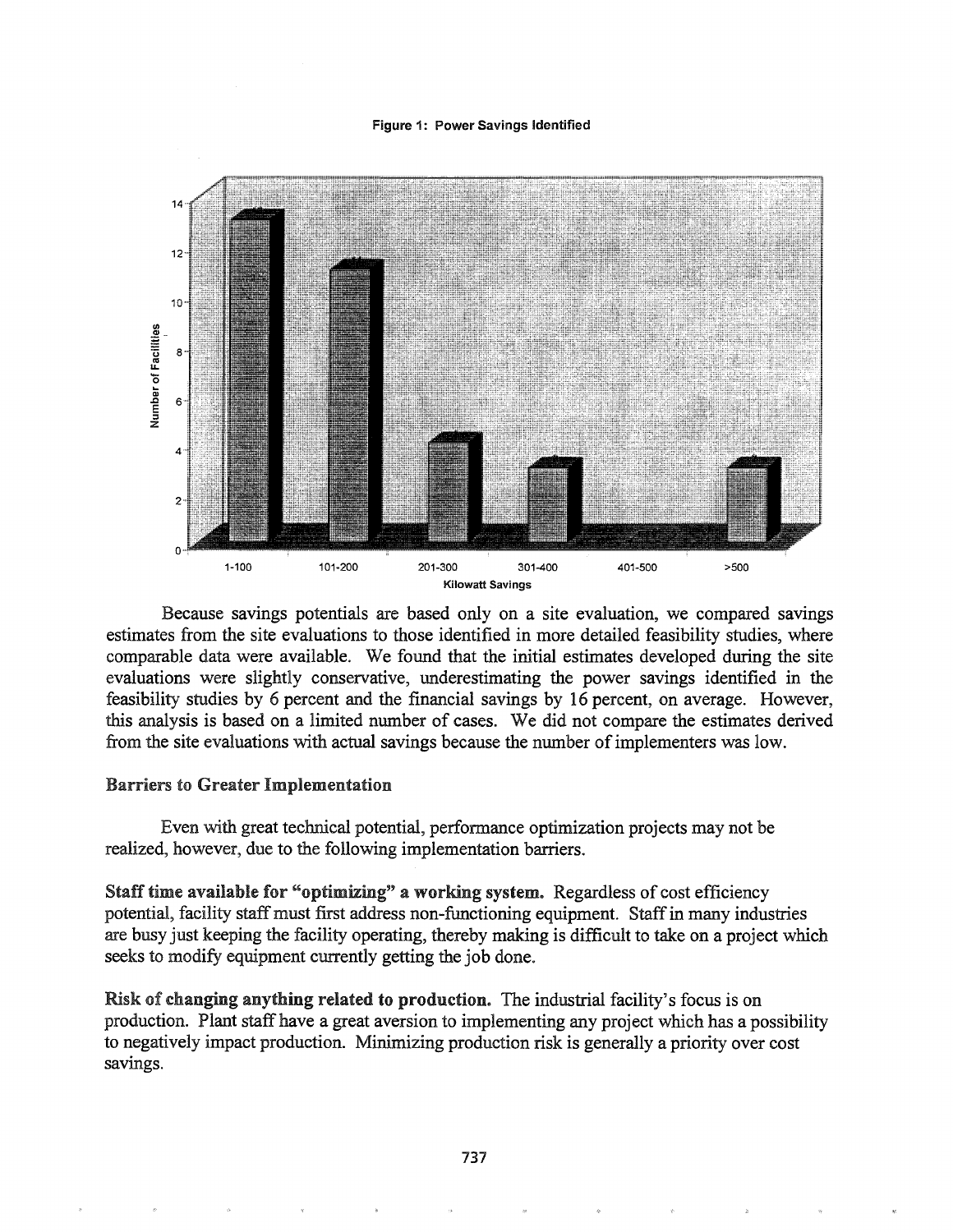Lack of trust that estimates will result in reality. Industrial staff often discount estimates provided by an outside technical expert. This skepticism may be based on past experience of expert advice that did not work in reality or the impression that the expert has something to gain by justifying the sale of a study.

Investment to properly design solution and estimate savings. The performance optimization process requires an up-front investment in a feasibility study, but industrial businesses have difficulty investing in a study when there is strong internal competition for financial resources for tangible production-related hardware.

## Savings Realized

Due to these and possibly other barriers, the actual savings realized as a result of the 36 site evaluations were substantially lower than the total amount of savings potential identified by these evaluations. An internal file review indicates that ECW's consultants conducted 36 site evaluations and completed 11 feasibility studies en route to developing implementations in four case studies. One additional case study is pending implementation scheduled for 1999, and one other facility traded potential energy cost savings associated with its performance optimizing improvements for other production benefits. Preliminary results from the end-of-project program evaluation suggest that up to five additional facilities may have implemented some of the improvements identified during the site evaluations, but implementation and energy savings have not been verified for these facilities. (Approximately 15 additional facilities had received site evaluations and had their files closed before ECW took over the program.)

The four projects that have been implemented to date resulted in estimated savings of 436 kilowatts and \$162,000 in annual energy costs. The implementation costs of these projects were \$192,000, resulting in an average overall payback of 1.2 years. Together, these projects realized five percent of the total potential energy savings identified by the 36 site evaluations. If the remaining project is implemented in 1999, as planned, the total savings realized would increase to 852 kilowatts and \$253,000 annually.

Four projects have been documented in published case studies:

- Louisiana-Pacific Corporation's mill in Tomahawk downsized motors and slowed three fans used in drying and separating wood flakes. These changes were made possible by the opening of partially closed dampers, the replacement of some dampers with variable inlet vanes, and the replacement of belt drives. In addition to energy savings, Louisiana-Pacific experienced better-controlled airflow leading to more consistent moisture content in the facility's product, and reduced emissions of volatile organic compounds from the drying system. A facility representative appeared to be even more enthusiastic over the reduced emissions than the energy savings.
- G. Heileman Brewery in La Crosse trimmed the impeller on a cooling pump, thereby allowing the brewery to open the gate valve on discharge. This adjustment allowed the efficiency-minded brewery to increase cooling system capacity, which they had wanted to do for years.
- Ellsworth Cooperative Creamery in Ellsworth, which also has a history of efficiency improvements, changed the size of fan pulleys and opened a damper in a large exhaust fan system to achieve constant airflow with less energy.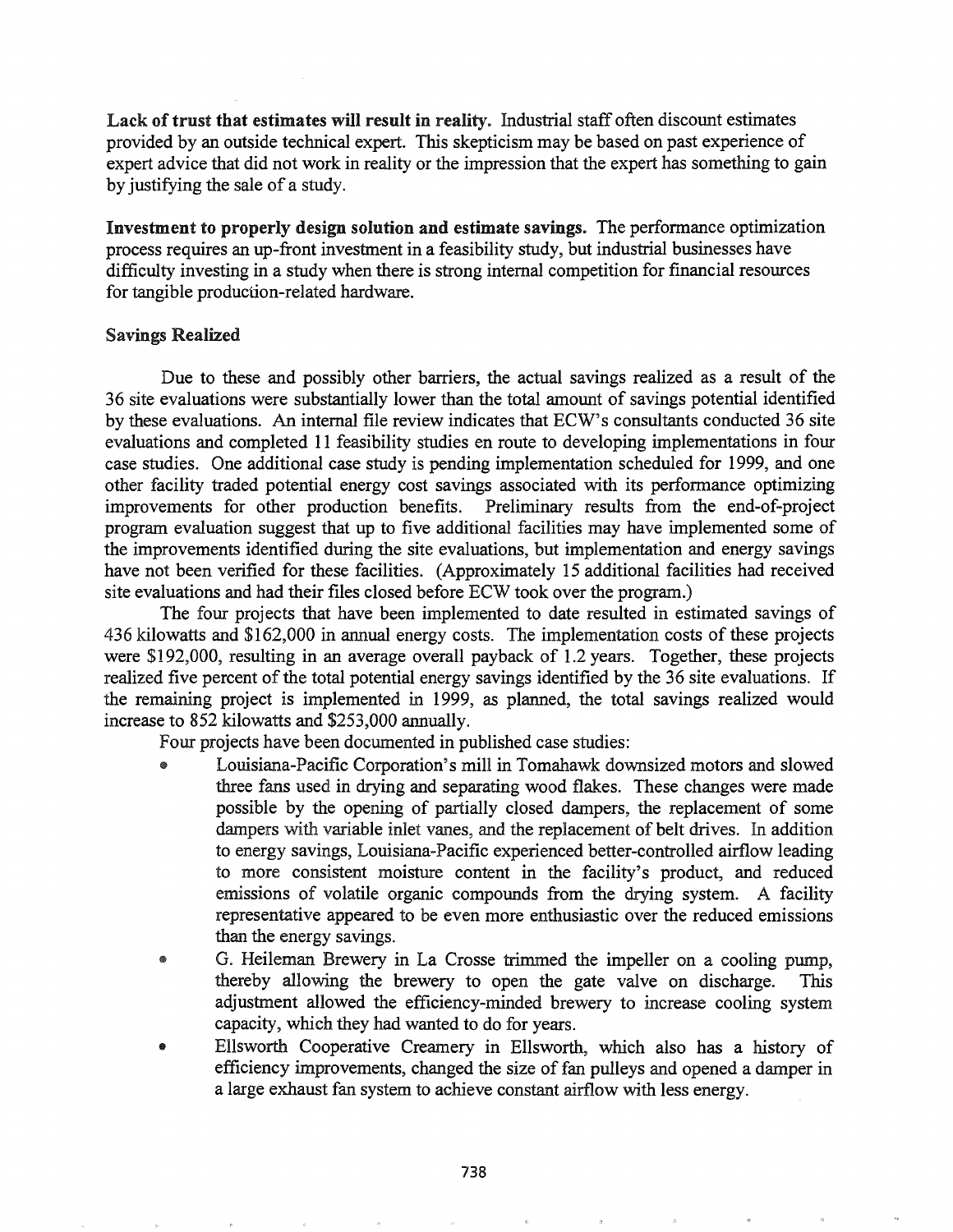The North Shore Water Commission in Milwaukee lowered the pumping pressure  $\bullet$ used to distribute drinking water to three Milwaukee-area communities and installed a computer-controlled variable frequency drive to take advantage of offpeak energy rates. The lower water pressure was expected to reduce pump and system maintenance and decrease water loss and occurrences of broken water mains without compromising customer service. The Commission proceeded with the project despite the two-year payback (the highest of the four case study sites) because of its interest in the continuous improvement of its operations.

| Case Study Results                                                                                                                                                                                                                                                                                                                                                                                    |                                                                                                                                                                                                                                                                                                                                                                                          |
|-------------------------------------------------------------------------------------------------------------------------------------------------------------------------------------------------------------------------------------------------------------------------------------------------------------------------------------------------------------------------------------------------------|------------------------------------------------------------------------------------------------------------------------------------------------------------------------------------------------------------------------------------------------------------------------------------------------------------------------------------------------------------------------------------------|
| <b>Ellsworth Cooperative Creamery</b><br>removed fan damper control and slowed<br>fan speed (pulley size change)<br>42 kW reduction in demand<br>۵<br>savings of \$12,000 annually<br>●<br>project cost of \$8,000<br>payback of 8 months                                                                                                                                                             | G. Heileman (now Stroh Brewery Company)<br>opened throttling valve and trimmed<br>$\bullet$<br>cooling system pump impeller, improving<br>cooling system capacity and allowing<br>increased production capacity<br>58 kW reduction in demand<br>savings of \$19,000 annually<br>۰<br>project cost of \$7,600<br>۰<br>payback of 5 months<br>۵                                            |
| Louisiana-Pacific Corporation<br>opened fan outlet damper and slowed fan<br>speed (fan pulley size change) on system<br>removed outlet damper, added variable<br>inlet vanes, and slowed fan speed (fan<br>pulley size change) on another system<br>installed smaller motors<br>290 kW reduction in demand<br>▩<br>savings of \$85,260 annually<br>۰<br>project cost of \$85,000<br>payback of 1 year | North Shore Water Commission<br>reduced system water pressure to cut<br>۰<br>pumping energy and reduce both leak rates<br>and piping ruptures;<br>maximized amount of off-peak water<br>$\qquad \qquad \circ$<br>pumping through the use of elevated<br>storage<br>46 kW reduction in demand<br>۰<br>savings of \$46,000 annually<br>project cost of \$91,000<br>۰<br>payback of 2 years |

These case studies suggest a pattern among facilities that implemented system-optimizing recommendations. Each case study facility exhibited an interest in efficiency improvements and/or experienced operational problems that were alleviated by the recommended improvements.

# Conclusions

The technical potential for energy savings from system optimization of industrial fan, pump, and blower systems appears to be substantial. Realization of this potential is more difficult, however, because implementation depends on competing priorities within industrial facilities. The ECW performance optimization projects demonstrated that chances for successful